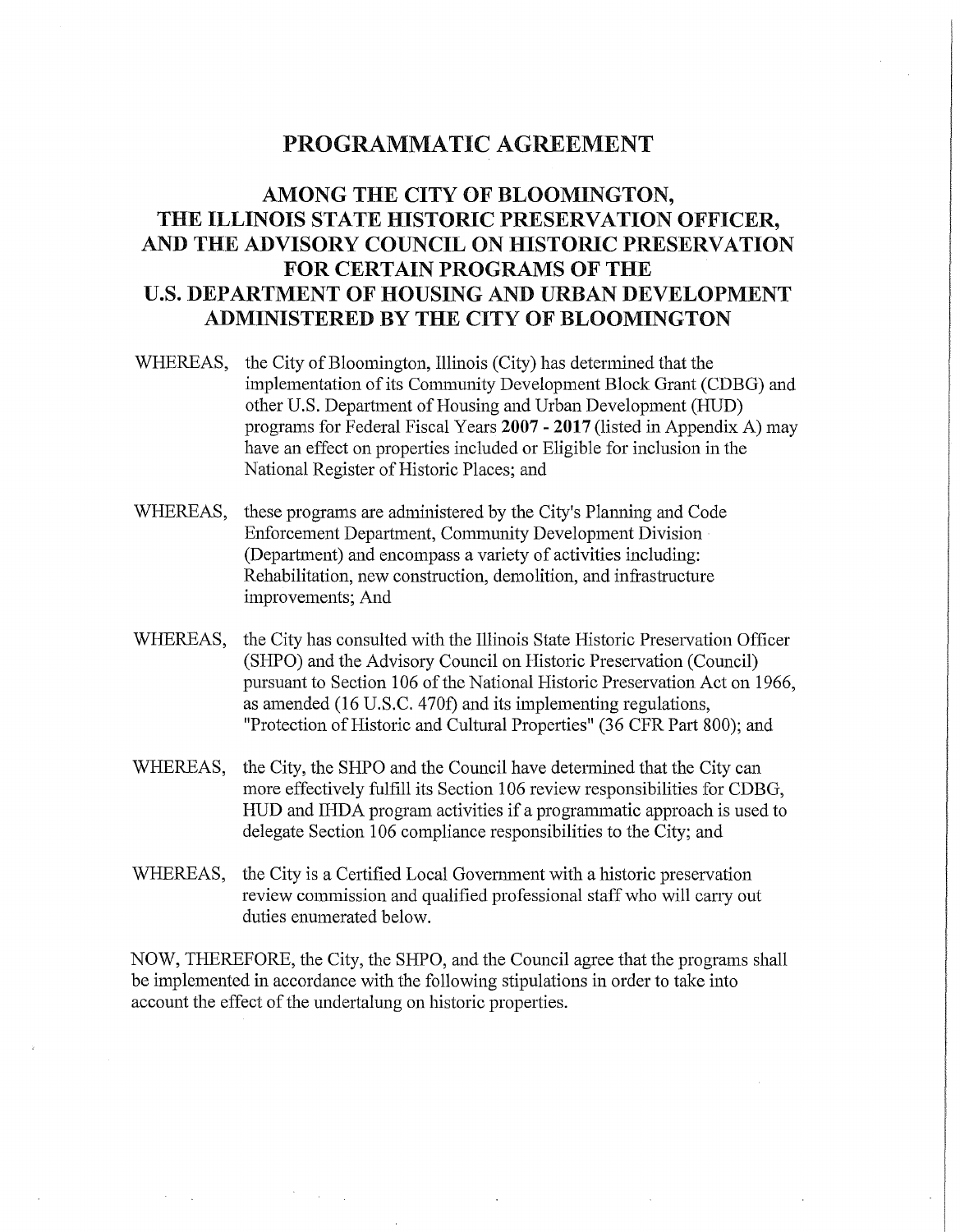### **STIPULATIONS**

## I. **Qualified Personnel**

A. The City shall ensure that it maintains a staff that meets the qualifications outlined in 36 CFR Part 61, the Secretary of the Interior's Professional Qualification Standards, hereafter referred to as Certified Staff.

B. The City shall ensure that all historic preservation work carried out pursuant to this Agreement is carried out by or under the direct supervision of Certified Staff.

C. The City shall notify the SHPO ammally whether it has employed or contracted with qualified professionals to carry out reviews under the terms of the Programmatic Agreement or whether it will require assistance from the SHPO. The a brief biography or resume of qualified professionals and/or contractors shall be provided to the SHPO for review as a component of the Certified Local Government Annual Report.

D. The City will notify the SHPO of any proposed staffmg changes or vacancies. If the City does not have Certified Staff in place or if the SHPO does not certify a City staff person or consultant, then this Agreement will become null and void and the City instead will comply with 36 CFR Part 800.4 through 800.6 with regard to individual undertakings covered by this Agreement.

#### **II. Exempt Activities**

When the following activities are proposed for properties listed on the National Register or eligible for listing on the National Register, further review is not required because there is limited potential to affect the historic resource.

A. Involvement of properties less than 50 years old not listed on or eligible for the National Register.

B. Repair or replacement of electrical, plumbing, heating and ventilation systems or their components, when no structural alteration is involved. This includes repair or replacements of electrical panels, breakers, circuits, switches, receptacles and fixtures, plumbing and water lines, drains, sewers, fixtures, water heaters, heating vents, floor furnaces, wall heaters, central heat systems and gas lines.

C. Painting of any exterior component which has previously been painted.

D. Repair or replacement of existing curbs and sidewalks in kind (historic slate sidewalks are NOT exempt).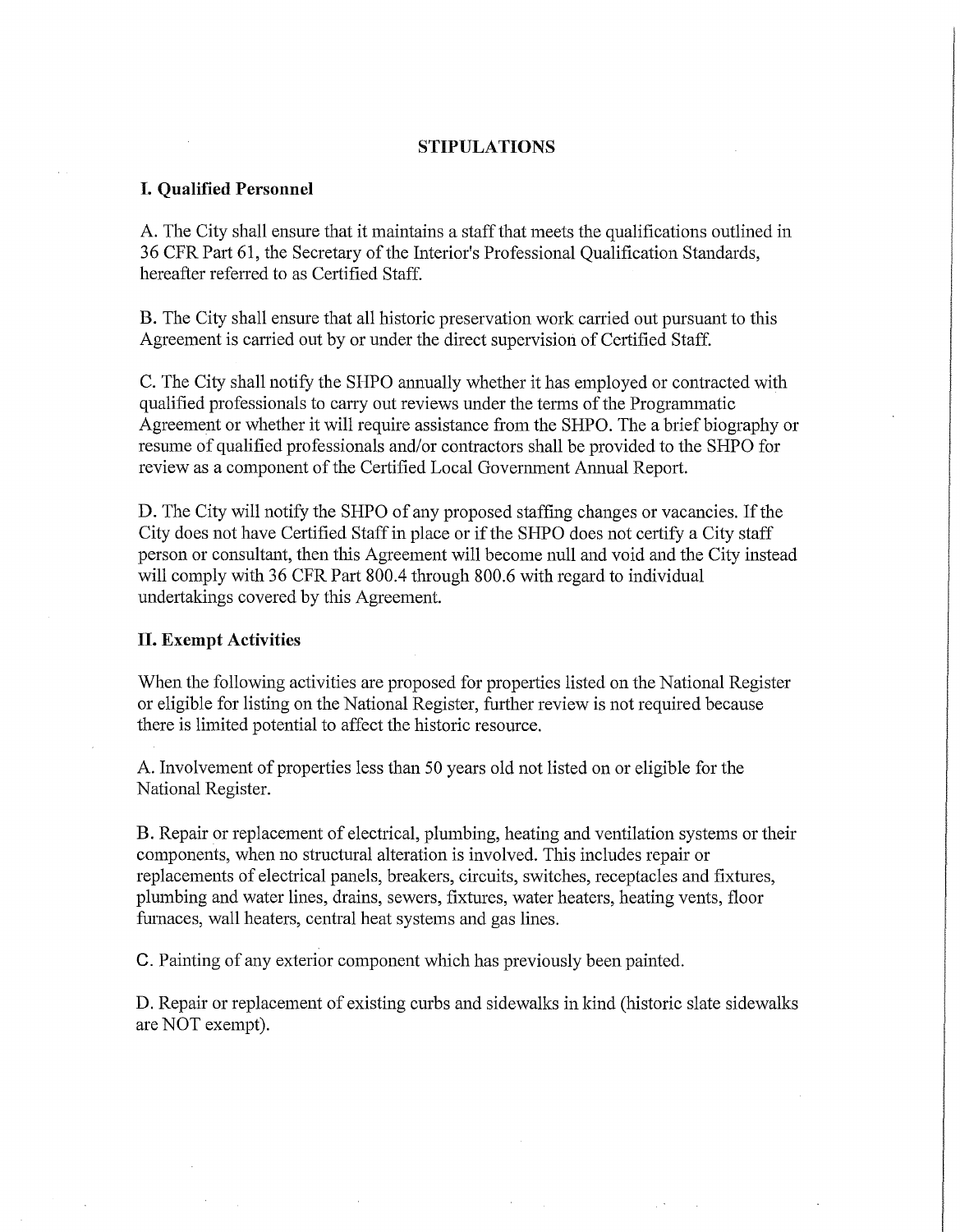### III. **Identification and Evaluation of Historic Properties**

A. Identification of Historic Properties

1. The City will continue to survey its historic properties and forward information on locally significant properties to the SHPO. This infornmtion will be conveyed via the Certified Local Government Annual Report.

2. In conducting a local identification of historic properties the City shall review and consult:

a. The current listing of the National Register of Historic Places.

b. S-4 Historic Preservation Zoned Properties

c. Historic Resources as designated by the Illinois Historic Preservation Agency (properties potentially eligible for inclusion on the National Register of Historic properties, Survey, 1974)

3. When the City determines that additional information is required to adequately assess the presence of historic properties, additional surveys shall be conducted that are responsive to the nature of the undertaking. As appropriate, the focus of the identification surveys shall be on target areas rather than property-byproperty.

# B: Evaluation of National Register Eligibility

1. Documentation for properties 50 years or older involved in a HUD or IHDA funded undertaking that are not individually listed in the National Register of Historic Places will be evaluated by Certified Staff. Certified Staff shall apply the National Register criteria and detennine if the structures qualify for National Register eligibility.

2. If Certified Staff has questions concerning the eligibility of a certain property, he or she will forward documentation to the Bloomington Historic Preservation Commission (Commission) for evaluation and recommendation.

3. If the Commission has questions concerning the eligibility of a certain property, they will forward documentation to the SHPO for evaluation and recommendation. If the Commission chooses not to accept the recommendation of the SHPO, in this instance, they will forward adequate documentation, including the views of the SHPO, to the Keeper of the National Register of Historic Places for a formal determination of eligibility in accordance with 36 CFR Part 800.4(c). The SHPO shall be notified accordingly.

4. Certified Staff may submit eligibility determinations for properties to the Bloomington Historic Preservation Commission and SHPO concurrently in order to expedite the Section 106 review.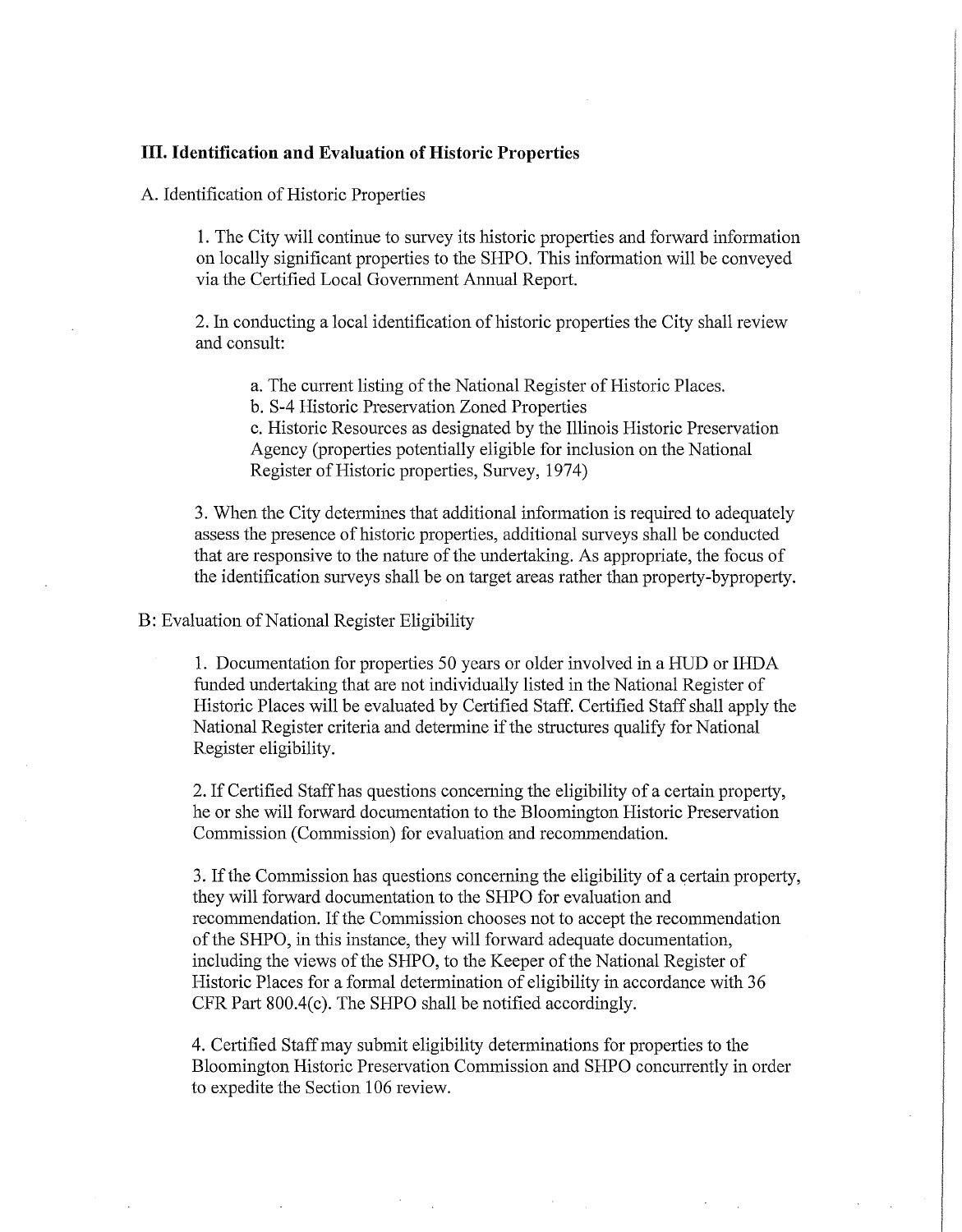5. Properties detennined to be not listed on the National Register or not eligible for the National Register will be documented as such by Certified Staff and a copy of that determination will be included in the individual project files.

#### **IV. Treatment of Historic Properties**

A. Properties listed on the National Register, eligible for listing on the National Register, and which have been determined to meet the National Register criteria in accordance with Stipulation I11 shall be treated in accordance with this section.

#### B. Rehabilitation

1. The City shall ensure that work write-ups of plans and specifications for all rehabilitation activities not listed as exempt under Stipulation II are developed in accordance with the recommended approaches in *The Secretary of the Interior's Standards for Rehabilitation and Guidelines for Rehabilitating Historic Buildings* (Standards). In addition, the City may also use the *Bloomington Historic Preservation Commission's Architectural Review Guidelines* 

2. Prior to the initiation of rehabilitation activities, program recipients shall submit work write-ups or plans, photographs and specifications which evidence adherence to the Standards to Certified Staff for review and approval. These plans must be complete enough in order to facilitate understanding of the proposed project.

3. Should Certified Staff recommend modifications to the work write-up or plans and specifications to ensure that the project meets the Standards, program recipients shall make the appropriate modifications and submit revised work write-ups or plans to Certified Staff. Should program recipients determine that they cannot make the modifications recommended by Certified Staff to meet the Standards, program recipients shall consult further with the Commission. If Certified Staff, in consultation with the Commission, determine that the project meets the criteria of adverse effect, the City will consult with the SHPO to develop a Standard Mitigation Measures Agreement in accordance with Stipulation V. If the SHPO determines that the Standard Mitigation Measures do not apply, the City shall notify the Council and initiate the consultation process set forth in 36 CFR Part  $800.5(e)$ .

**4.** If a project will have no effect or no adverse effect on historic resources, it may proceed after review and documentation in individual project files by Certified Staff.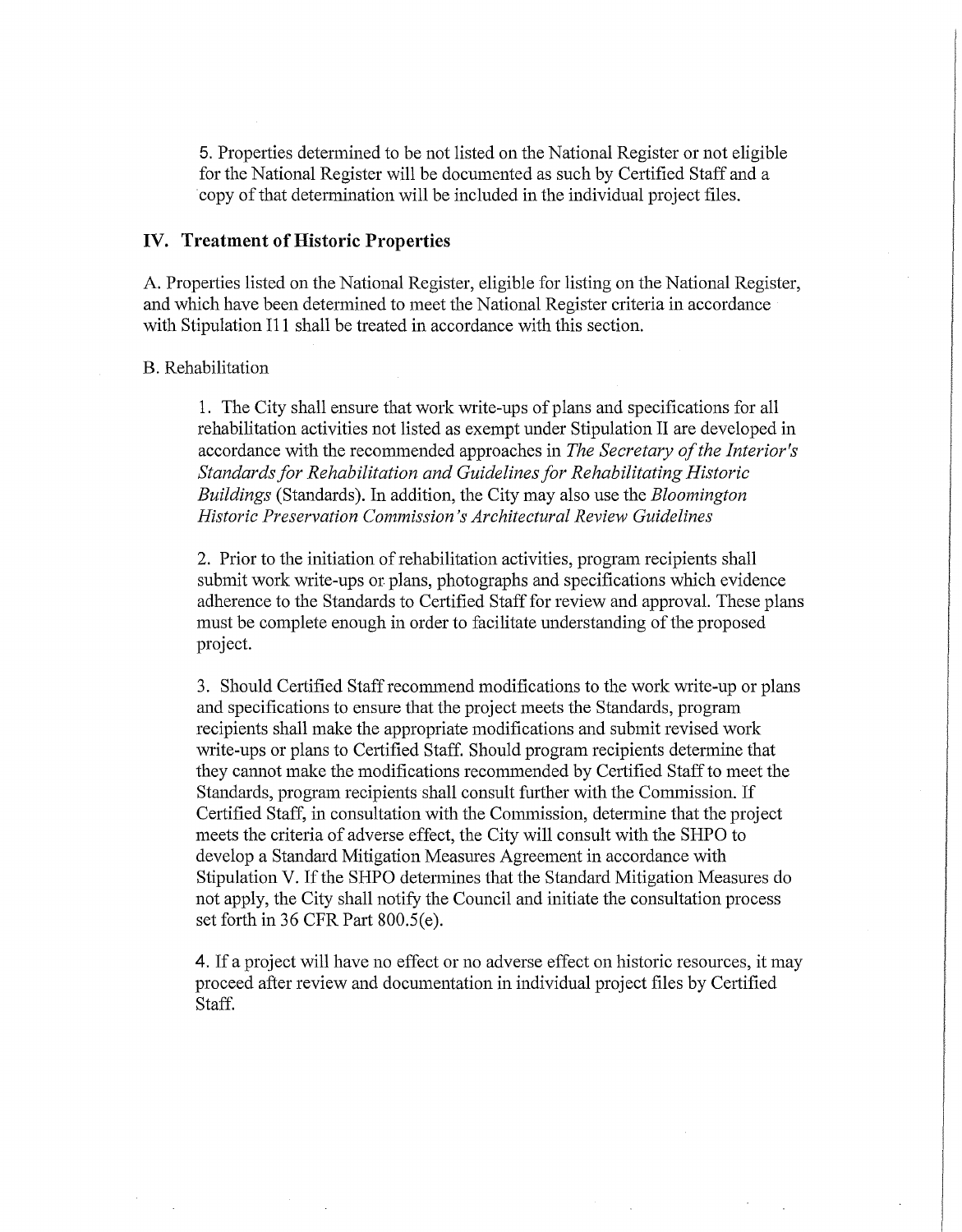# C. Demolition and Relocation of Historic Properties

1. Recipients shall not proceed with the demolition or relocation of contributing buildings within an historic district or properties listed in or eligible for listing in the National Register until the procedures set forth in this section are completed.

2. Demolition or relocation of properties that are included in or eligible for inclusion in the National Register, listed as contributing buildings within a historic district or included in the surveys listed in Section III.A.2., will be reviewed by the Commission on a case by case basis. The City and Certified Staff will submit the following documentation to the Commission for review:

a. Location (including map) and description of the property proposed for demolition or relocation, including views of the public.

b. Reasons for demolition, including documentation of building code violations, structural reports citing building deficiencies and estimated cost for rehabilitation; or reasons for relocation.

c. A cast comparison of rehabilitation versus property acquisition and demolition and summary of alternatives considered.

d. Photographs of the property depicting its current condition.

e. Future plans for the site.

f. Proposed site for relocation.

3. If the Certified Staff, in consultation with the Conunission, determine that demolition or relocation cannot be avoided, the City will consult with the SHPO to develop a Standard Mitigation Measures Agreement in accordance with Stipulation V. If the SHPO specifies that the Standard Mitigation Measures do not apply, the City shall notify the Council and initiate the consultation process set forth in 36 CFR Part 800.5(e).

# D. New Construction

Program recipients shall ensure that the design of new construction, infill construction, or additions to historic buildings is compatible with the historic qualities of the historic district or adjacent historic buildings in terms of size, scale, massing, design, features, and materials, and is responsive to the recommended approaches for new construction set forth in the Standards.

1. Program recipients shall develop preliminary design plans in consultation with the City. Plans and specifications will be submitted to Certified Staff for review and approval prior to the initiation of construction activities.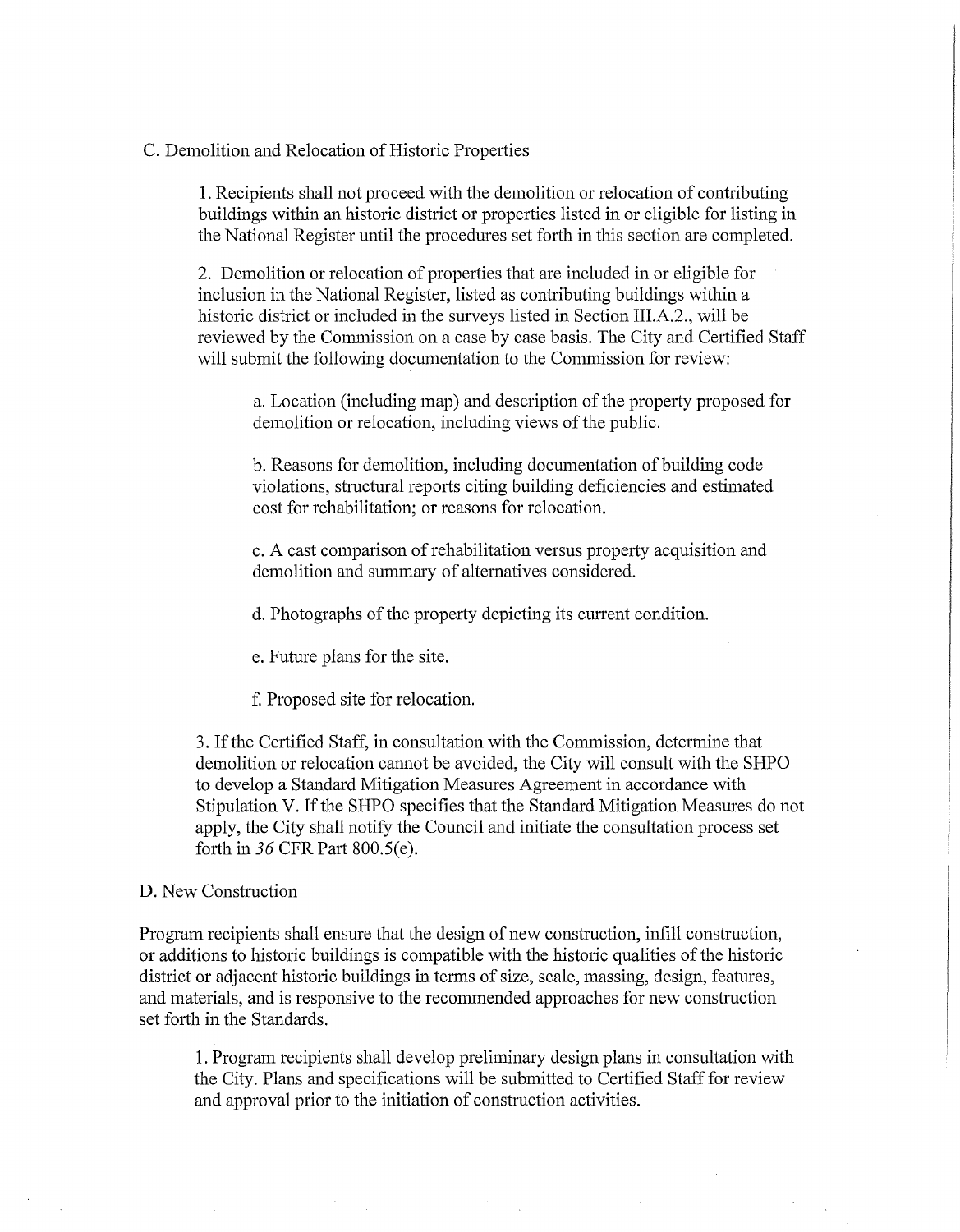2. If Certified Staff, in consultation with the Commission, determine that the design of the new construction does not meet the Standards or would otherwise result **in** an adverse effect to historic properties, the City shall consult with the SHPO to develop a Standard Mitigation Measures Agreement in accordance with Stipulation V.

3. If the SHPO determines that the Standard Mitigation Measures do not apply, the City shall notify the Council and initiate the consultation process set forth in *36* CFR Part 800.S(e).

E. Handicapped Accessibility

Handicapped accessibility projects undertaken by the City to comply with the American Disabilities Act and other local and federal requirements will follow these guidelines:

**1.** The City will explore all alternative methods to provide handicapped accessibility to historic buildings consistent with the Standards, National Park Service Brief Number 32 "Making Historic Properties Accessible," and the Department of the Interior's report *Access to Historic Buildings for the Disabled: Suggestions for Planning and Implementation.* 

2. To the extent feasible, handicapped accessibility features will not be located on primary elevations of historic buildings and will not result in the removal of significant historic or architectural features or materials. Final plans and specifications for handicapped accessibility projects shall be reviewed and approved by Certified Staff to determine if the projects meet these guidelines. If the Certified Staff, in consultation with the Commission, determine that the Standards cannot be met or if the project could have an adverse effect on a historic property, then prior to taking any action, the City will consult with the SHPO and initiate procedures set forth **in** Stipulation V.

G. Site Improvements and Public Improvements

1. Site and public improvements within historic districts including sidewalk improvements, repaving of streets, installation of landscaping, street lighting and street furniture and other infrastructure improvements will adhere to the Standards. These improvements will be designed to ensure that character defining elements of historic properties are preserved through repair or replacement in kind. Any new materials or features introduced in a historic district will be responsive to the character of that district.

2. Final plans and specifications for site and public improvement projects shall be reviewed and approved by Certified Staff. If the Standards cannot be met or if the project could have an adverse effect on historic properties, then prior to taking any action the City will consult with the Commission.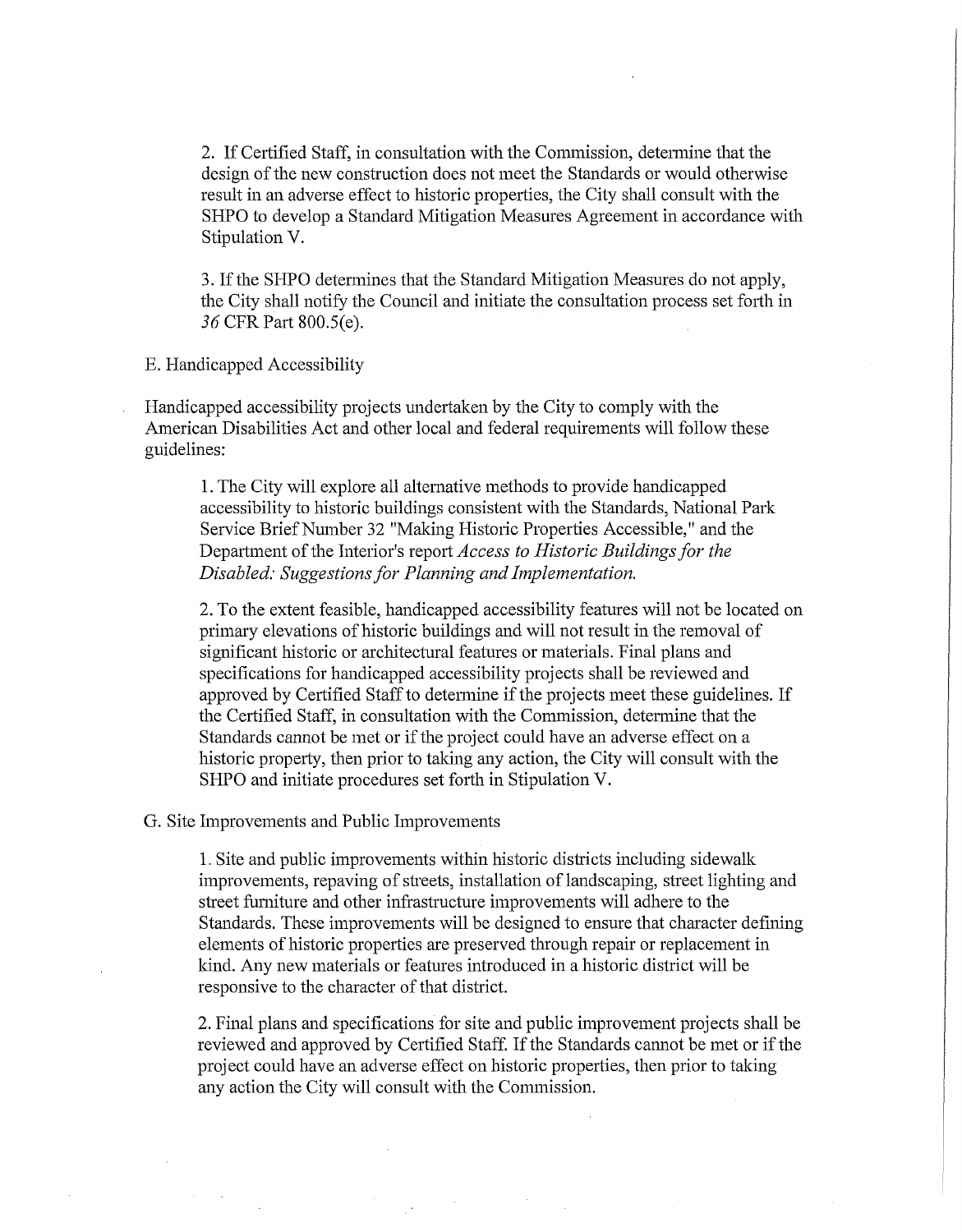# **H.** Emergency Undertakings

1. When emergency demolition is required for historic properties associated with a HUD funded activity, Certified Staff will conduct an immediate review, if conditions allow. The existence of an emergency situation shall be based upon the need to eliminate an inuninent threat of the health and safety of residents as identified by local building inspectors, fire department officials or other local officials.

2. The City shall forward documentation to Certified Staff for review immediately upon notification that an emergency exists. Documentation should include:

a. Nature of the emergency

b. Historic property involved

c. Current condition of the building, including photographs

d. Time frame allowed by local officials to respond to, or correct, the emergency situation.

3. The City shall consult with the SHPO to the greatest extent possible given particular circumstances.

4. The City shall ensure that any mitigation measures reconunended by the Certified Staff or SHPO are implemented, if feasible.

# **V. Resolution of Adverse Effects**

A. If the City, in consultation with the Commission, determine that a project meets the Criteria of Adverse Effect, the City shall consult with the SHPO to detennine whether the historic properties should be treated in accordance with the Standard Mitigation Measures outlined in Appendix B or reviewed in accordance with *36* CFR Part 800.5(e).

1. The City shall submit to the SHPO, background documentation to include an analysis of alternatives, recent structural reports or assessments of conditions, cost estimates for rehabilitation, programmatic and economic considerations, and marketing studies.

2. If the SHPO determines that a proposed demolition is an acceptable loss or no prudent and feasible alternatives exist to implementing the undertaking without adverse effects, the City, the SHPO and the program recipient shall execute a Standard Mitigation Measures Agreement as outlined in Appendix B.

3. Upon receipt of the Standard Mitigation Measures Agreement from the City, program recipients shall sign the Agreement and return the original to the City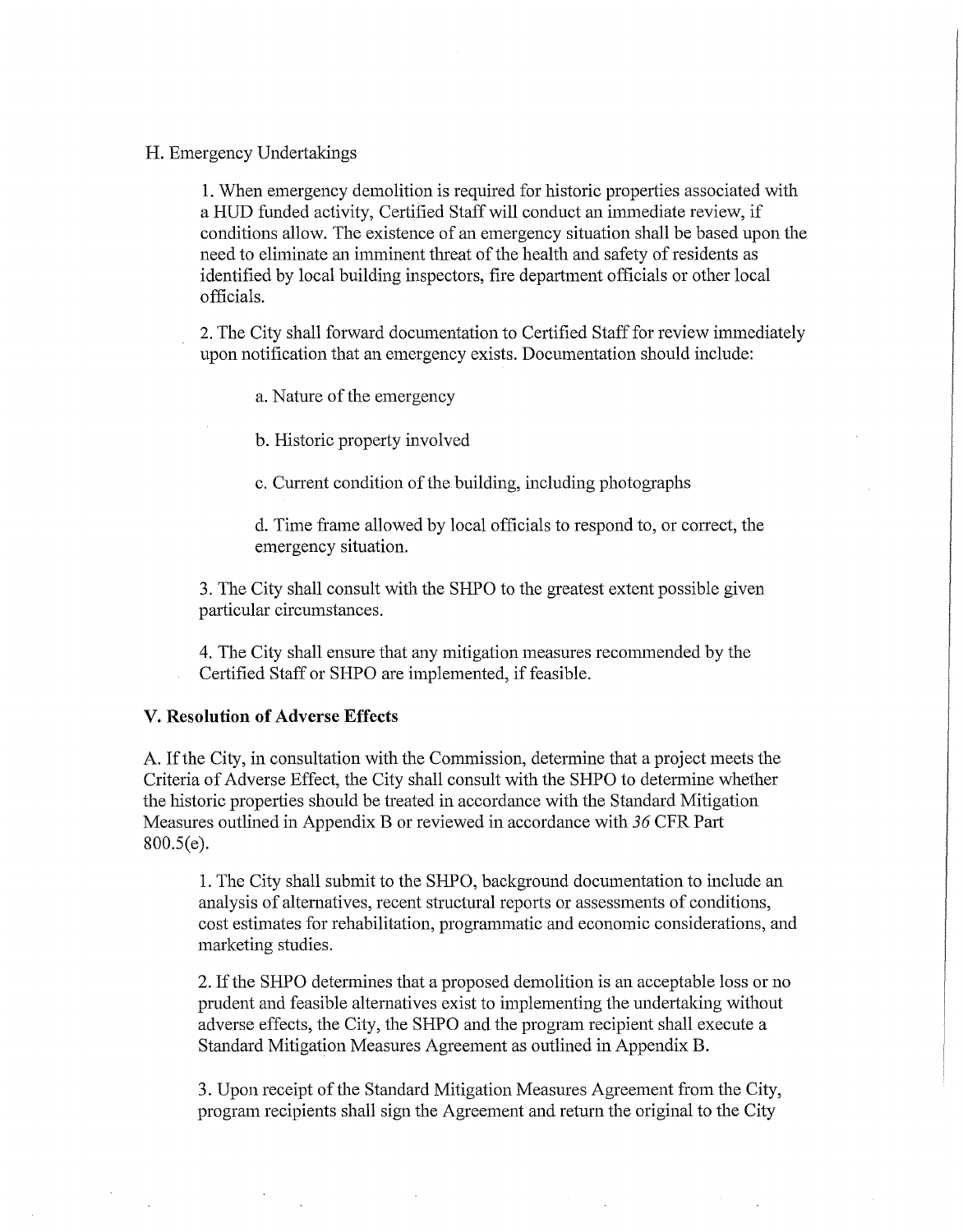within 30 days following receipt. In cases where the City may act as program recipient, the City will consult in the Standard Mitigation Measures Agreement with the SHPO. No further review of the undertaking is required by the Council.

4. If program recipients object to the terms of the Standard Mitigation Measures' agreement, the program recipients shall notify the City and SHPO and initiate the consultation process set forth in 36 CFR Part  $800.5(e)$ .

B. Standard Mitigation Measures Agreements shall not be executed when one of the following circumstances exist.

1. The SHPO determines that the Standard Mitigation Measures do not apply to an undertaking.

2. Program recipients object to the Standard Mitigation Measures proposed by the City.

3. The City fails to respond within *30* days.

4. The undertaking will adversely affect a National Historic Landmark.

5. The public objects during the open Bloomington Preservation Commission meeting or by certified letter.

6. Historic human remains are present within the area of potential effect.

#### **VI. Treatment of Archeological Sites**

A. The City shall notify the SHPO when ground disturbing activities over an acre are part of a local undertaking.

1. The City shall request the SHPO's opinion regarding the potential effect of such activities on archeological properties prior to initiation of project activities. If the SHPO can determine that there is a high probability for the presence of significant archeological sites or cultural remains within the project area, the City or program recipient's shall contract qualified archeologists to conduct archeological surveys. The City shall forward the scope of work for the archeological survey to the SHPO for review and approval.

2. If the City and the SHPO determine that there is the potential for archeological properties listed in or eligible for listing in the National Register, the City and the program recipients shall seek ways to avoid the archeological properties. If the properties cannot be avoided, the City and the SHPO shall develop a data recovery plan that is consistent with the Secretary of the Interior's Standards and Guidelines for Archeological Documentation (48 CFR 44734-37) and take into account the Council's publication, "Treatment of Archeological Properties," its subsequent revisions and appropriate State guidelines. The City shall ensure that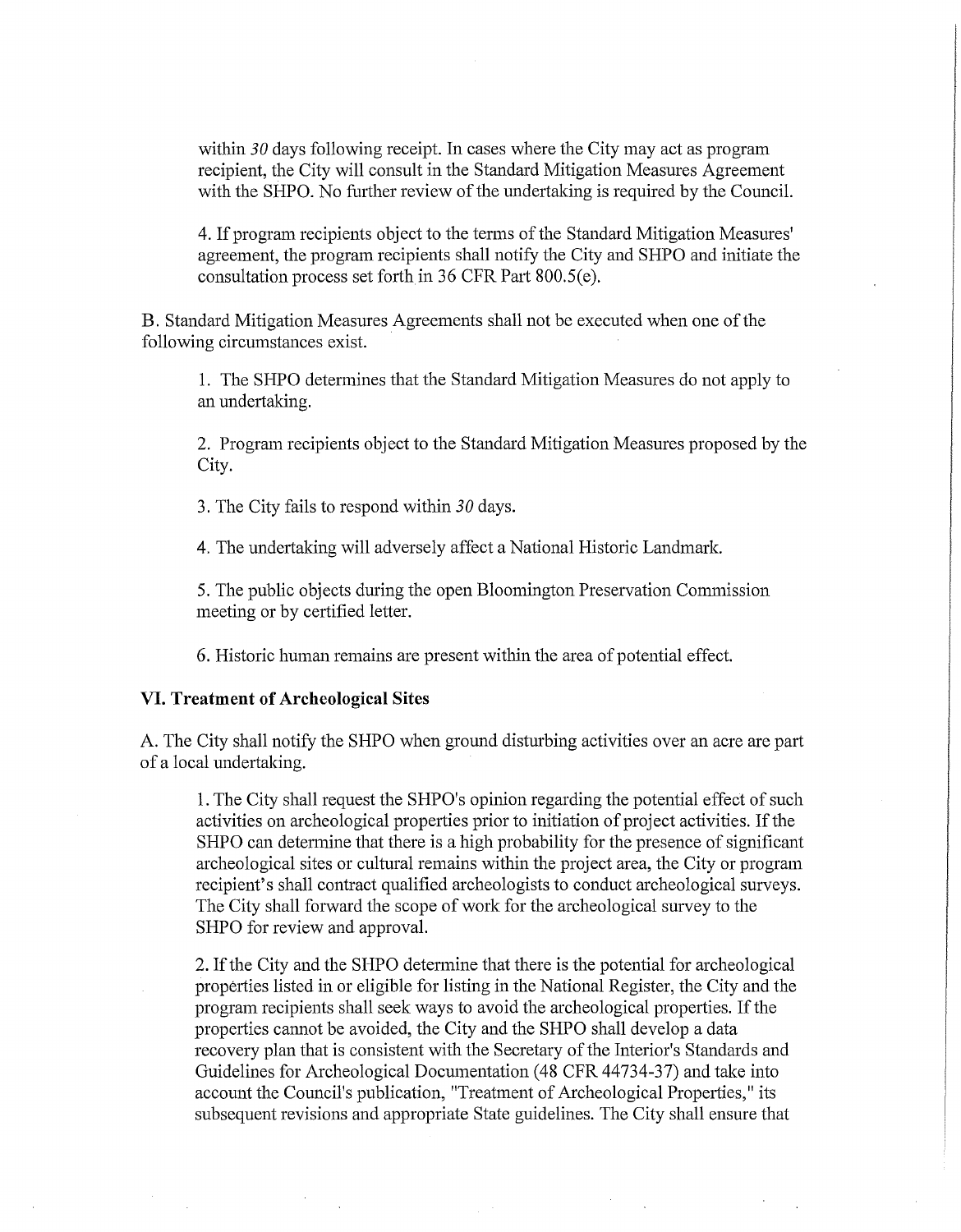the approved plan is implemented by qualified archeologists.

# **VII. Public Involvement**

A. Each year the City will notify the public of the City's current CDBG program and make available for public inspection documentation on the City 's CDBG program. Included in this documentation will be general information on the types of activities undertaken with CDBG funds, information on identified historic properties in the community which might be affected by these activities, the amount of CDBG funds available in the current program year, and how interested persons can receive further information on the program.

B. At any time during the implementation of the measures stipulated in this Programmatic Agreement, should the public raise an objection pertaining to the treatment of an historic property, the City shall notify the Commission and take the objection into account. Program recipients, the City, the Commission, the SHPO, or the Council, when requested by the objector, shall consult to resolve the objection. Program recipients are not required to cease work while objections are being reviewed, but the City reserves the right to halt work in light of valid arguments from the public.

# **VIII. Administration, Monitoring and Reporting**

A. The SHPO shall provide comments within 30 days for reviews or comments requested by the City or the Commission, with the exception of emergency undertakings. In the event that the SHPO fails to comment within the 30 day time period, the City can assume that the SHPO concurs.

B. The SHPO shall conduct periodic training workshops for Certified Staff to review the requirements of this Programmatic Agreement. The SHPO shall also provide guidance related to implementation of the terms of the Programmatic Agreement.

C. The City shall ensure the SHPO of documentation for local undertakings which involve historic properties and were subject to the terms of the Programmatic Agreement in individual project or enviromnental files. Each project file shall include at a minimum:

**1.** Documentation why one of the exemptions from review is applicable.

2. Comments from Certified Staff, the Commission or the SHPO regarding the National Register eligibility of the property.

3. Proposed treatment of historic properties.

4. Before and after photographs.

5. Work write-ups

6. Date the project was completed.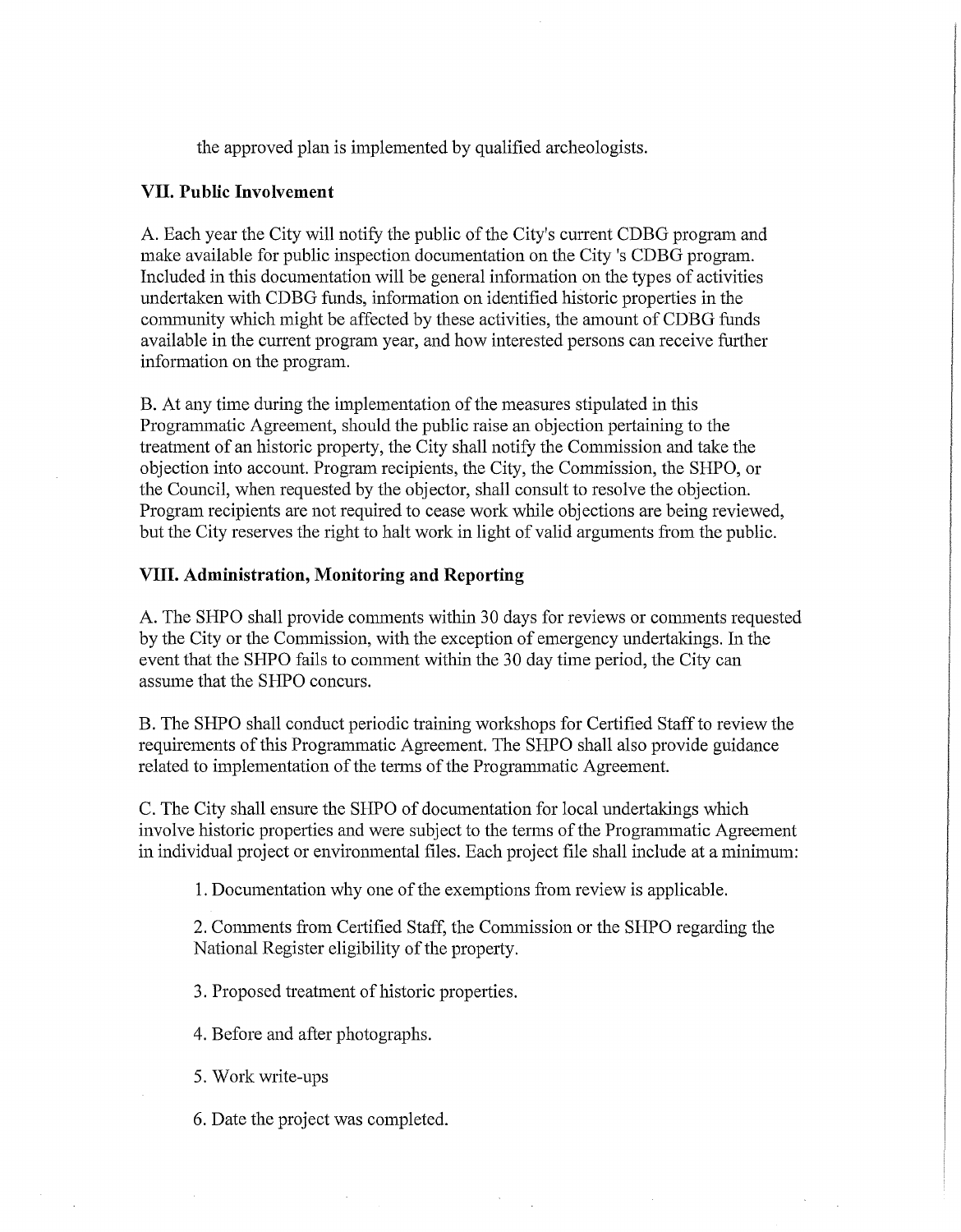D. Documentation shall be available for review by the SHPO or Council following reasonable notice.

E. The SHPO shall conduct periodic monitoring visits of the City's project sites to ensure compliance with actions, plans, documents and agreements approved by the City, the SHPO or Council pursuant to this Programmatic Agreement.

F. Nothing in this agreement shall be construed as meaning that the City cannot request the advice or assistance of the SHPO at any time.

G. As a component of the Certified Local Government Amrnal Report, the City shall summarize activities carried out under the terms of this Programmatic Agreement. The report will be submitted no later than June 1, of each year. The Annual Report shall include:

- 1. List of property addresses submitted for review.
- 2. Program in which the undertaking took place.
- 3. Evaluation of National Register eligibility, and if eligible, the finding of effect.

## **IX. Effective Date**

This Programmatic Agreement shall take effect on the date it is signed by all the parties, including the City, the SHPO and the Council. The Programmatic Agreement will remain in effect until **April 30, 2017,** unless tenninated due to failure to comply with the terms of the agreement.

## **X. Amendments**

A. Any party to this Programmatic Agreement may request it be amended or modified, whereupon the City, SHPO and Council will consult in accordance with 36 CFR Part 800.13 to consider such revisions.

B. Any resulting amendments or addenda shall be developed and executed among the City, SHPO and Council in the same manner as the original Programmatic Agreement.

## **XI. Termination**

Any party to the Programmatic Agreement may terminate the Agreement by providing 30 calendar days notice to the other parties, provided that the parties will consult during the period prior to tennination to seek agreement on amendments or other actions that would avoid termination.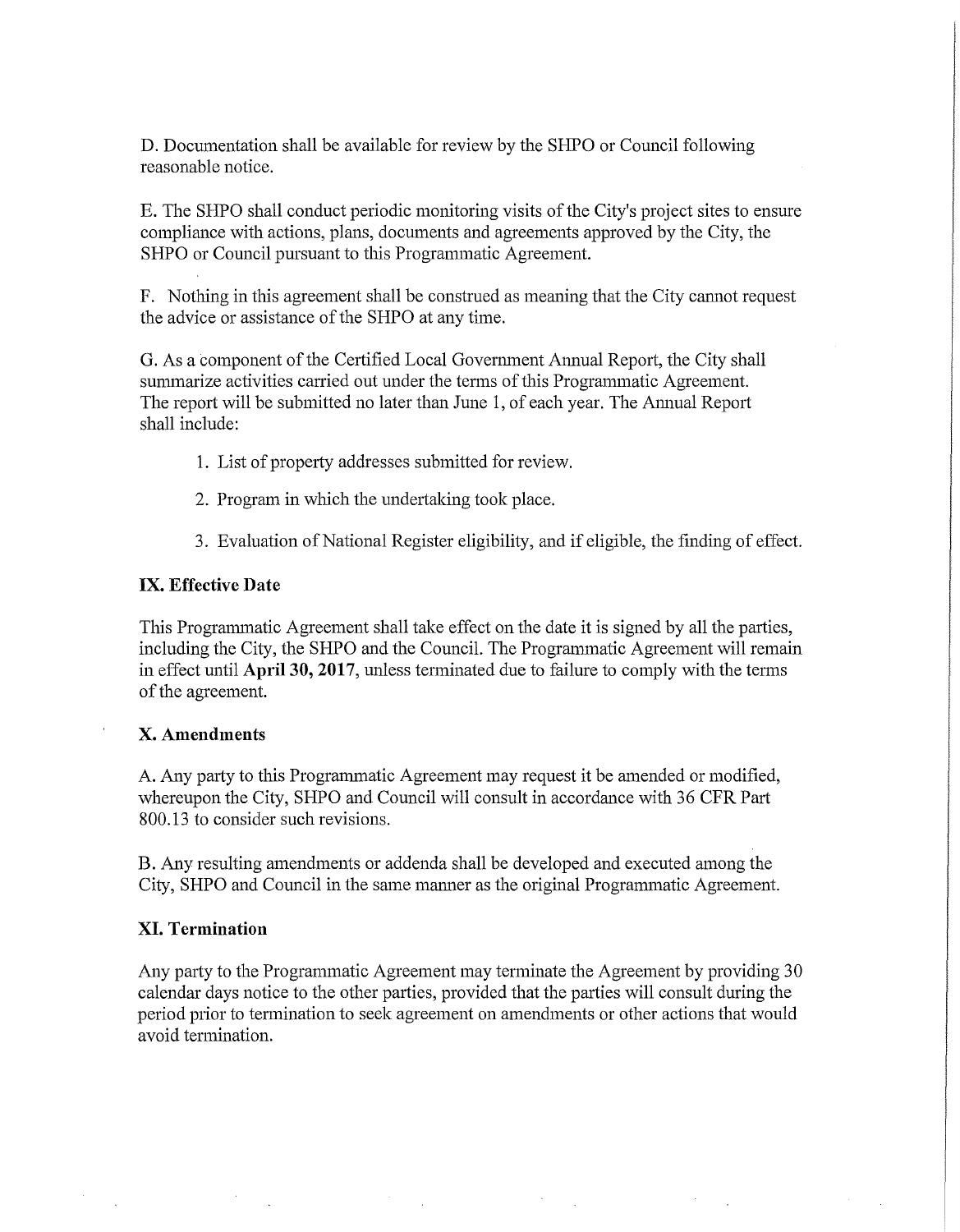# **XII. Compliance with Agreement**

Execution and implementation of this Programmatic Agreement and carrying out its provisions evidences that the City has satisfied its Section 106 responsibilities for all individual undertakings of the programs.

**ADVISORY COUNCIL ON HISTORIC PRESERVATION**  $Bv$ : Date **ILLINOIS STATE HISTORIC PRESERVATION OFFICER** Quine E. Nade - Sept. 24, 2007  $B\overline{y}:$  Anne  $E$ . Haaker Deputy State Historic Preser vation Officer **CITY OF BLOOMINGTON** Maror <u>It 28, 2007</u> **JF STOCKTON** By: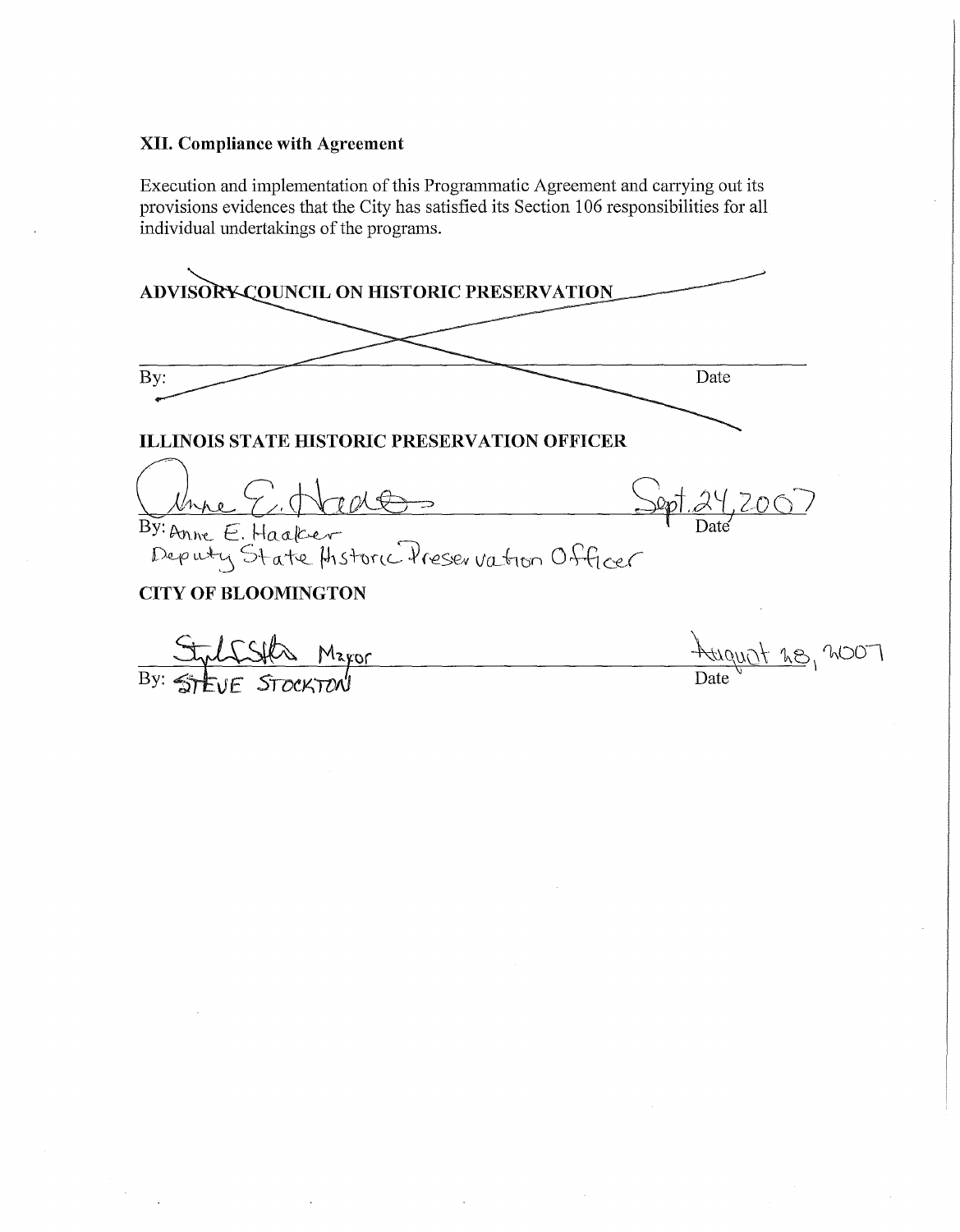# **APPENDIX A**

# **Programs Administered by the City of Bloomington U.S. Department of Housing and Urban Development Programs**

- 1. Community Development Block Grant or City General Fund
	- (a.) Housing Rehabilitation Loan Program
	- (b.) Demolition
	- (c.) New Construction/ Infrastructure
	- (d.) Any other approved City or CDBG Projects/ Activities
- 2. Continuum of Care Program
	- 3. Illinois Housing Development Authority Programs